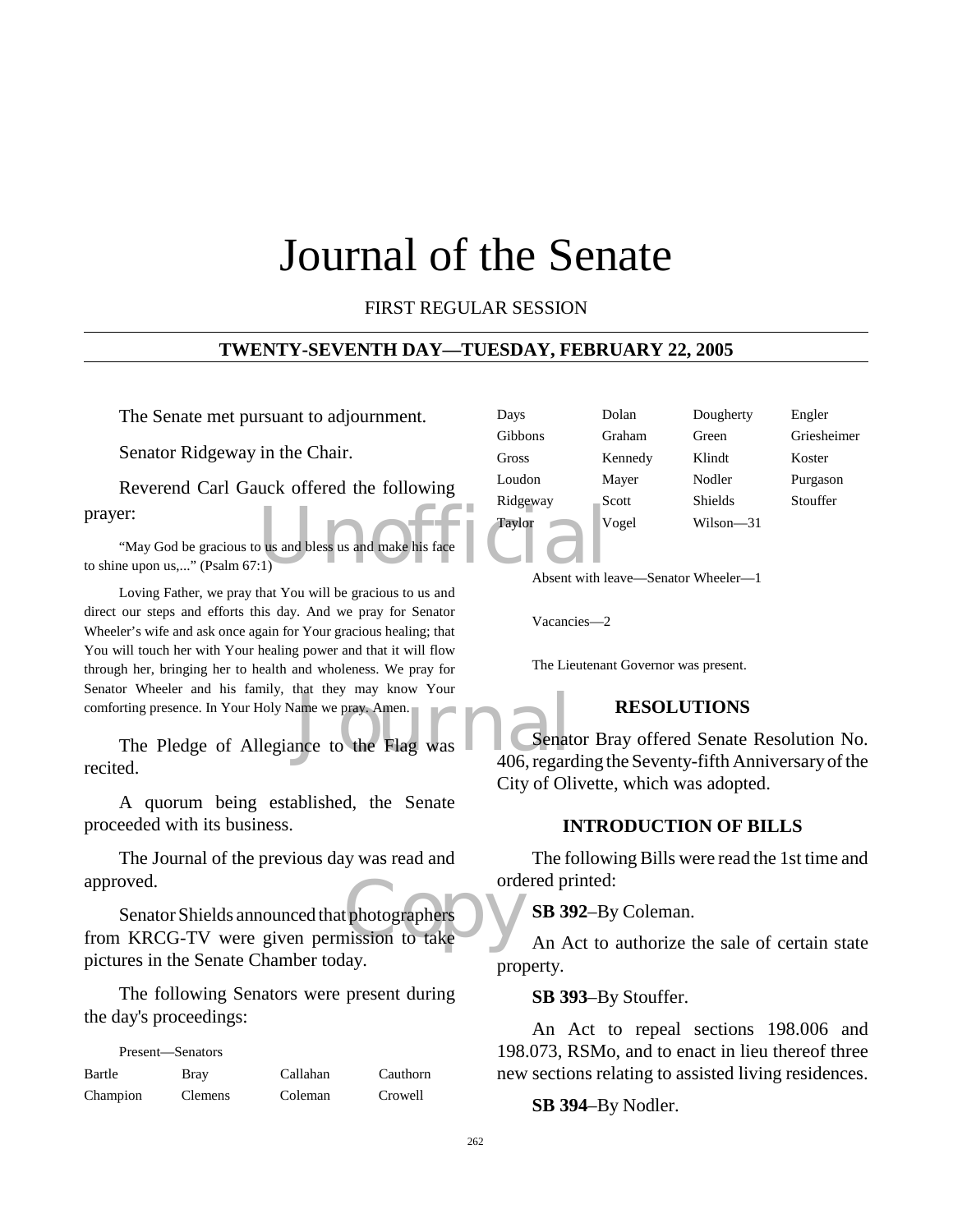An Act to repeal section 30.720, RSMo, relating to financial institutions doing business in northern Ireland.

#### **SB 395**–By Scott.

An Act to amend chapter 488, RSMo, by adding thereto one new section relating to court surcharges.

#### **SB 396**–By Crowell.

An Act to repeal sections 144.805 and 305.230, RSMo, and to enact in lieu thereof two new sections relating to aviation.

#### **SB 397**–By Graham.

An Act to repeal sections 546.070, 650.056, and 650.057, RSMo, and to enact in lieu thereof fifteen new sections relating to the criminal justice system, with penalty provisions.

#### **SB 398**–By Graham.

to enact in lieu thereof one new section relating to appointment of fee agents by the governor with the advice and consent of the senate.

#### **SB 399**–By Bray.

ions 32.087, 67.576,<br>
672, 67.673, 67.674,<br>
67.1545, 67.1775,<br>
An A to enact in lieu<br>
relating to the enaction<br>
l sales and use com An Act to repeal sections 32.087, 67.576, 67.582, 67.584, 67.671, 67.672, 67.673, 67.674, 67.676, 67.678, 67.1303, 67.1545, 67.1775, 67.1959, 67.2000, 67.2030, 67.2500, 67.2510, 67.2515, 67.2520, 67.2525, 67.2530, 94.578, 94.580, 94.605, 94.660, 94.705, 94.900, 144.010, 144.014, 144.030, 144.046, 144.100, 144.517, 144.625, 144.655, 144.805, 221.407, 238.235, 238.410, and 644.032 RSMo, and to enact in lieu thereof thirty-nine new sections relating to the implementation of the streamlined sales and use tax agreement.

#### **REPORTS OF STANDING COMMITTEES**

Senator Shields, Chairman of the Committee on Rules, Joint Rules, Resolutions and Ethics, submitted the following report:

Mr. President: Your Committee on Rules, Joint Rules, Resolutions and Ethics, to which was

referred **SS** for **SJR 1**, begs leave to report that it has examined the same and finds that the joint resolution has been truly perfected and that the printed copies furnished the Senators are correct.

#### **THIRD READING OF SENATE BILLS**

**SB 24**, with **SCS**, introduced by Senator Griesheimer, entitled:

EXECUTE: The Magnetics SB 398-By Graham.<br>
An Act to repeal section 136.055, RSMo, and limitations on the Magnetics of the Magnetics of the Magnetics SB<br>
An Act to repeal section 136.055, RSMo, and limitations on the Magnet An Act to repeal section 488.429, RSMo, as enacted by conference committee substitute for senate substitute for senate committee substitute for house committee substitute for house bill nos. 795, 972, 1128 & 1161, ninety-second general assembly, second regular session, and section 488.429, RSMo, as enacted by senate committee substitute for house committee substitute for house bill no. 798 merged with house committee substitute for senate bill no. 1211, ninety-second general assembly, second regular session, and to enact in lieu thereof one new section relating to limitations on the use of law library funds.

> Was called from the Consent Calendar and taken up.

**SCS** for **SB 24**, entitled:

# SENATE COMMITTEE SUBSTITUTE FOR SENATE BILL NO. 24

An Act to repeal section 488.426, section 488.429, RSMo, as enacted by conference committee substitute for senate substitute for senate committee substitute for house committee substitute for house bill nos. 795, 972, 1128 & 1161, ninety-second general assembly, second regular session, and section 488.429, RSMo, as enacted by senate committee substitute for house committee substitute for house bill no. 798 merged with house committee substitute for senate bill no. 1211, ninety-second general assembly, second regular session, and to enact in lieu thereof two new sections relating to limitations on the use of law library funds.

Was taken up.

Senator Griesheimer moved that **SCS** for **SB 24** be adopted, which motion prevailed.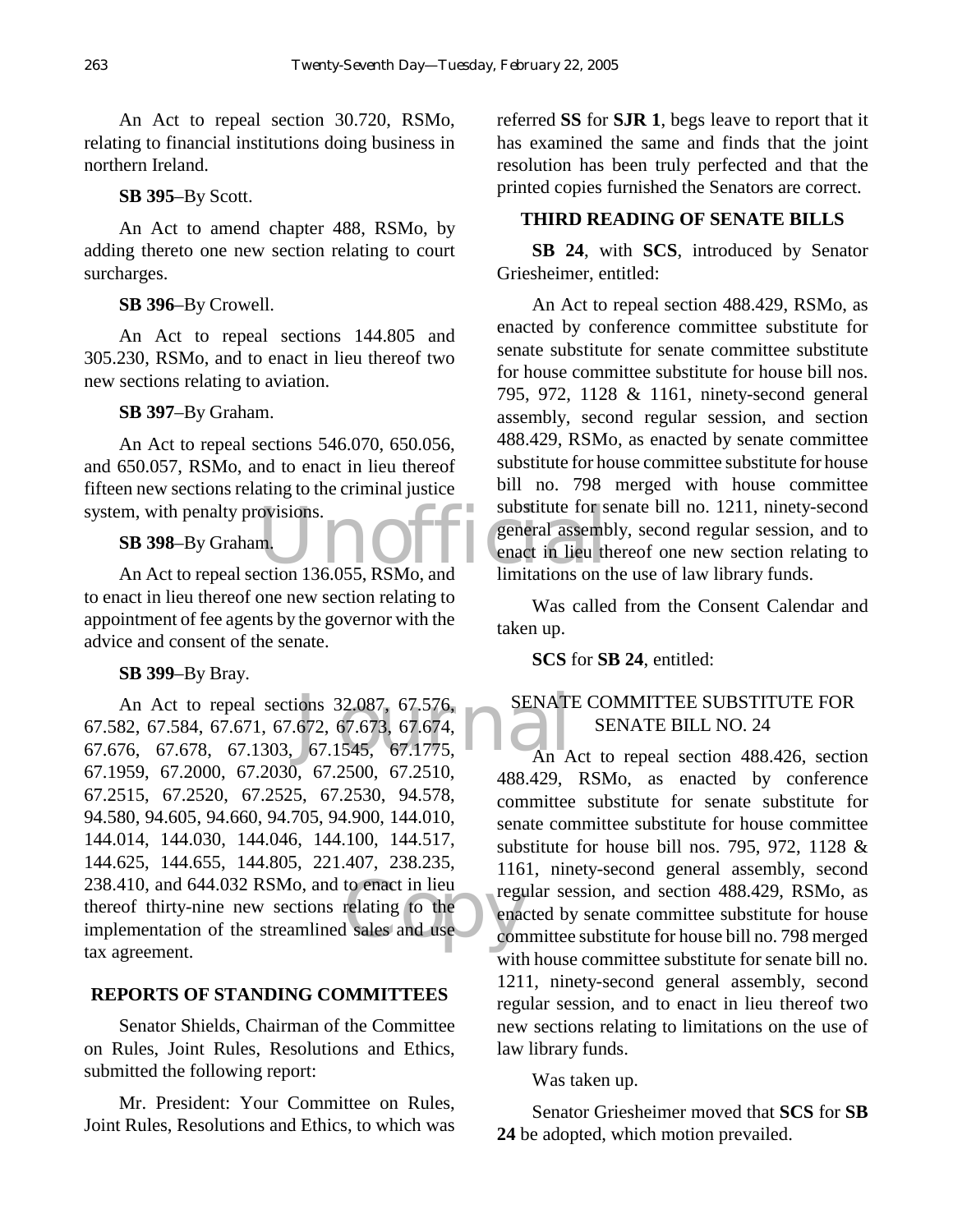On motion of Senator Griesheimer, **SCS** for **SB 24** was read the 3rd time and passed by the following vote:

| YEAS—Senators        |                |             |                                                            |                |                |                                             |
|----------------------|----------------|-------------|------------------------------------------------------------|----------------|----------------|---------------------------------------------|
| <b>Bray</b>          | Callahan       | Cauthorn    | was read the 3rd time and passed by the following<br>vote: |                |                |                                             |
| <b>Clemens</b>       | Coleman        | Crowell     |                                                            |                |                |                                             |
| Dolan                | Dougherty      | Engler      |                                                            |                |                |                                             |
| Graham               | Green          | Griesheimer |                                                            |                |                |                                             |
| Kennedy              | Klindt         | Koster      | Bartle                                                     | <b>Bray</b>    | Callahan       | Cauthorn                                    |
| Mayer                | Nodler         | Purgason    | Champion                                                   | <b>Clemens</b> | Coleman        | Crowell                                     |
| Scott                | <b>Shields</b> | Stouffer    | Days                                                       | Dolan          | Dougherty      | Engler                                      |
| Vogel                | Wilson—31      |             | Gibbons                                                    | Graham         | Green          | Griesheimer                                 |
|                      |                |             | Gross                                                      | Kennedy        | Klindt         | Koster                                      |
| NAYS—Senators—None   |                |             | Loudon                                                     | Mayer          | Nodler         | Purgason                                    |
|                      |                |             | Ridgeway                                                   | Scott          | <b>Shields</b> | Stouffer                                    |
| Absent—Senators—None |                |             | Taylor                                                     | Vogel          | Wilson-31      |                                             |
|                      |                |             |                                                            |                | YEAS—Senators  | On motion of Senator Shields, SCS for SB 69 |

Absent with leave—Senator Wheeler—1

Vacancies—2

und the Chair President Kinder assumed the Chair.

The President declared the bill passed.

On motion of Senator Griesheimer, title to the bill was agreed to.

Senator Griesheimer moved that the vote by<br>
the bill passed be reconsidered.<br>
Senator Shields moved that motion lay on the<br>
TEAS-Senator Griesheimer moved that the vote by which the bill passed be reconsidered.

table, which motion prevailed.

**SB 69**, with **SCS**, introduced by Senators Shields and Wheeler, entitled:

erty owned by the state in Jackson County to<br>City of Kansas City.<br>Was called from the Consent Calendar and Taylor An Act to authorize the conveyance of property owned by the state in Jackson County to the City of Kansas City.

taken up by Senator Shields.

**SCS** for **SB 69**, entitled:

#### SENATE COMMITTEE SUBSTITUTE FOR SENATE BILL NO. 69

An Act to authorize the conveyance of property owned by the state in Jackson County to the City of Kansas City, with an emergency clause. Was taken up.

Senator Shields moved that **SCS** for **SB 69** be adopted, which motion prevailed.

NAYS—Senators—None

Absent—Senators—None

Absent with leave—Senator Wheeler—1

Vacancies—2

The President declared the bill passed.

The emergency clause was adopted by the following vote:

| YEAS-Senators |         |                |             |
|---------------|---------|----------------|-------------|
| Bartle        | Bray    | Callahan       | Cauthorn    |
| Champion      | Clemens | Coleman        | Crowell     |
| Days          | Dolan   | Dougherty      | Engler      |
| Gibbons       | Graham  | Green          | Griesheimer |
| Gross         | Kennedy | Klindt         | Koster      |
| Loudon        | Mayer   | Nodler         | Purgason    |
| Ridgeway      | Scott   | <b>Shields</b> | Stouffer    |
| Tavlor        | Vogel   | Wilson—31      |             |

NAYS—Senators—None

Absent—Senators—None

Absent with leave—Senator Wheeler—1

Vacancies—2

On motion of Senator Shields, title to the bill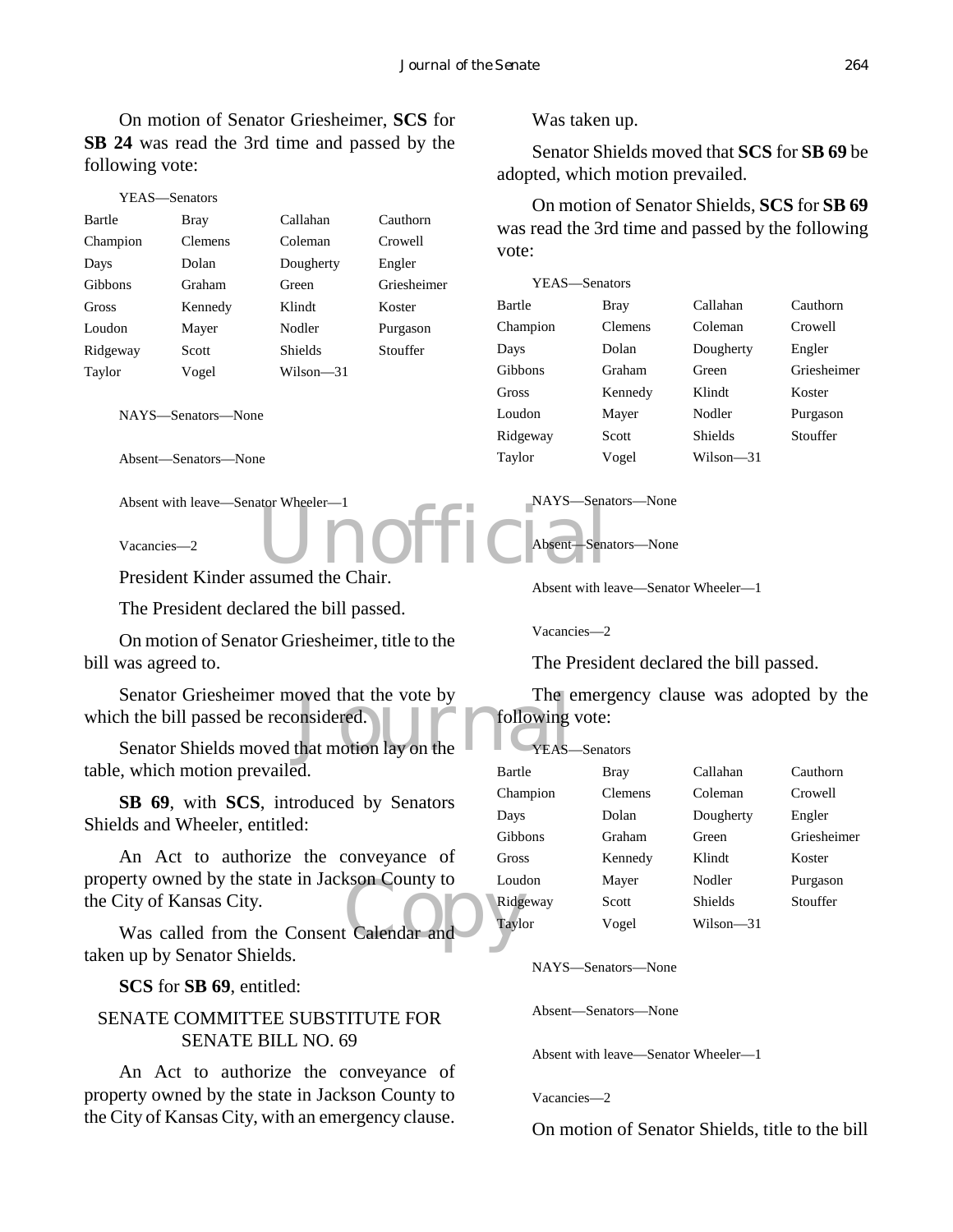was agreed to.

Senator Shields moved that the vote by which the bill passed be reconsidered.

Senator Gibbons moved that motion lay on the table, which motion prevailed.

**SB 70**, with **SCS**, introduced by Senator Shields, entitled:

An Act to repeal section 100.710, RSMo, and to enact in lieu thereof one new section relating to business use incentives for large-scale development.

Was called from the Consent Calendar and taken up.

**SCS** for **SB 70**, entitled:

## SENATE COMMITTEE SUBSTITUTE FOR SENATE BILL NO. 70

BILL NO. 70<br>al sections 100.710 and Least 2008 and the Marian Contract of the Marian Contract of the Marian Contract of the Marian Contract of the Marian Contract of the Marian Contract of the Marian Contract of the Marian Senate<br>
senate bill no. 620,<br>
embly, first regular<br>
macted by conference<br>
Senate bill no. 1155, to e<br>first regular<br>s enacted by An Act to repeal sections 100.710 and 135.284, RSMo, section 100.840 as enacted by conference committee substitute for senate substitute for senate committee substitute for house committee substitute for house bill no. 289, ninety-second general assembly, first regular session, section 100.840 as enacted by senate committee substitute for senate bill no. 620, ninety-second general assembly, first regular session, section 100.850 as enacted by conference committee substitute for senate substitute for senate committee substitute for house committee substitute for house bill no. 1182, ninety-second general assembly, second regular session, section 100.850 as enacted by house substitute for senate committee substitute for senate bill no. 1155, ninety-second general assembly, first regular session, and section 100.850 as enacted by conference committee substitute for house substitute for house committee substitute for senate bill no. 1394, ninety-second general assembly, second regular session, and to enact in lieu thereof four new sections relating to business use incentives for large-scale development.

Was taken up.

Senator Shields moved that **SCS** for **SB 70** be

adopted, which motion prevailed.

On motion of Senator Shields, **SCS** for **SB 70** was read the 3rd time and passed by the following vote:

| YEAS-Senators |           |                |             |
|---------------|-----------|----------------|-------------|
| Bartle        | Bray      | Callahan       | Cauthorn    |
| Champion      | Clemens   | Coleman        | Crowell     |
| Days          | Dolan     | Dougherty      | Engler      |
| Gibbons       | Graham    | Green          | Griesheimer |
| Gross         | Kennedy   | Klindt         | Koster      |
| Loudon        | Mayer     | Nodler         | Purgason    |
| Ridgeway      | Scott     | <b>Shields</b> | Stouffer    |
| Vogel         | Wilson—30 |                |             |
|               |           |                |             |

NAYS—Senators—None

Absent—Senator Taylor—1

Absent with leave—Senator Wheeler—1

Vacancies—2

The President declared the bill passed.

On motion of Senator Shields, title to the bill was agreed to.

Senator Shields moved that the vote by which the bill passed be reconsidered.

Senator Gibbons moved that motion lay on the table, which motion prevailed.

**SB 86**, introduced by Senator Crowell, entitled:

An Act to repeal section 523.050, RSMo, and to enact in lieu thereof one new section relating to eminent domain.

Was called from the Consent Calendar and taken up.

On motion of Senator Crowell, **SB 86** was read the 3rd time and passed by the following vote:

| YEAS-Senators |             |           |             |
|---------------|-------------|-----------|-------------|
| Bartle        | <b>Bray</b> | Callahan  | Cauthorn    |
| Champion      | Clemens     | Coleman   | Crowell     |
| Days          | Dolan       | Dougherty | Engler      |
| Gibbons       | Graham      | Green     | Griesheimer |
|               |             |           |             |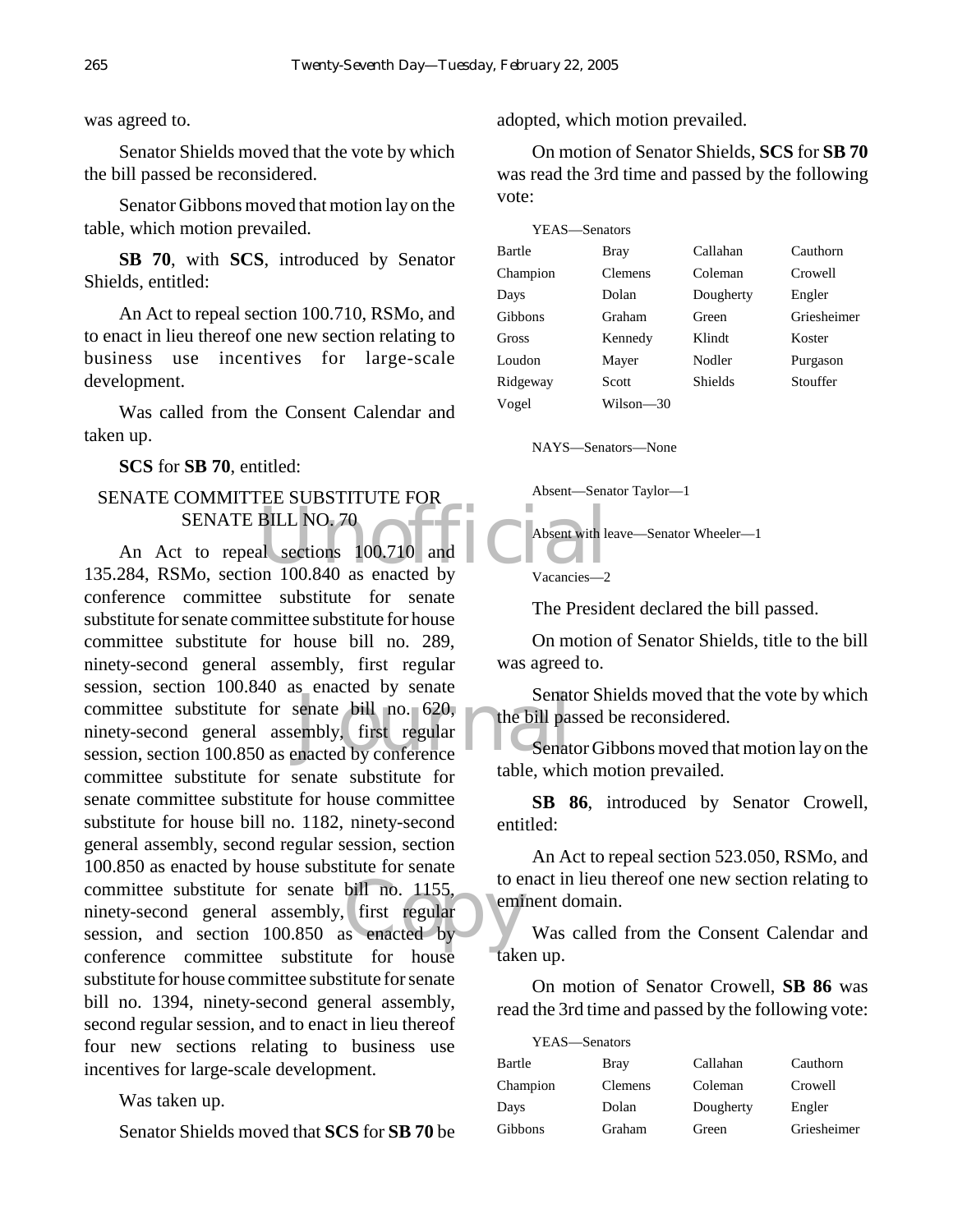Gross Kennedy Klindt Koster Loudon Mayer Nodler Purgason Shields Stouffer Taylor Vogel Wilson—29

NAYS—Senators—None

Absent—Senators Ridgeway Scott—2

Absent with leave—Senator Wheeler—1

Vacancies—2

The President declared the bill passed.

On motion of Senator Crowell, title to the bill was agreed to.

Senator Crowell moved that the vote by which<br>
Senator Shields moved that motion lay on the<br>
Senator Shields moved that motion lay on the the bill passed be reconsidered.

Senator Shields moved that motion lay on the table, which motion prevailed.

**SB 174**, introduced by Senator Vogel, entitled:

In Cole County to the<br>
L, with an emergency<br>
Was agreed An Act to authorize the conveyance of property owned by the state in Cole County to the Regional West Fire District, with an emergency clause.

Was called from the Consent Calendar and taken up.

On motion of Senator Vogel, **SB 174** was read the 3rd time and passed by the following vote:

| YEAS-Senators |                |           |             |      |
|---------------|----------------|-----------|-------------|------|
| Bartle        | Bray           | Callahan  | Cauthorn    | enti |
| Champion      | <b>Clemens</b> | Coleman   | Crowell     |      |
| Days          | Dolan          | Dougherty | Engler      | to e |
| Gibbons       | Graham         | Green     | Griesheimer | the  |
| Gross         | Kennedy        | Klindt    | Koster      |      |
| Loudon        | Mayer          | Nodler    | Purgason    | poli |
| Scott         | <b>Shields</b> | Stouffer  | Taylor      |      |
| Vogel         | Wilson—30      |           |             | take |

NAYS—Senators—None

Absent—Senator Ridgeway—1

Absent with leave—Senator Wheeler—1

Vacancies—2

The President declared the bill passed.

The emergency clause was adopted by the following vote:

| YEAS-Senators |                |           |             |
|---------------|----------------|-----------|-------------|
| Bartle        | Bray           | Callahan  | Cauthorn    |
| Champion      | <b>Clemens</b> | Coleman   | Crowell     |
| Days          | Dolan          | Dougherty | Engler      |
| Gibbons       | Graham         | Green     | Griesheimer |
| Gross         | Kennedy        | Klindt    | Koster      |
| Loudon        | Mayer          | Nodler    | Purgason    |
| Scott         | <b>Shields</b> | Stouffer  | Taylor      |
| Vogel         | Wilson—30      |           |             |

NAYS—Senators—None

Absent—Senator Ridgeway—1

Absent with leave—Senator Wheeler—1

Vacancies—2

On motion of Senator Vogel, title to the bill was agreed to.

Senator Vogel moved that the vote by which the bill passed be reconsidered.

Senator Shields moved that motion lay on the table, which motion prevailed.

**SB 99**, introduced by Senator Champion, entitled:

An Act to repeal section 620.602, RSMo, and to enact in lieu thereof one new section relating to the joint committee on economic development policy and planning.

Was called from the Consent Calendar and taken up.

Senator Champion moved that **SB 99** be read the 3rd time and finally passed.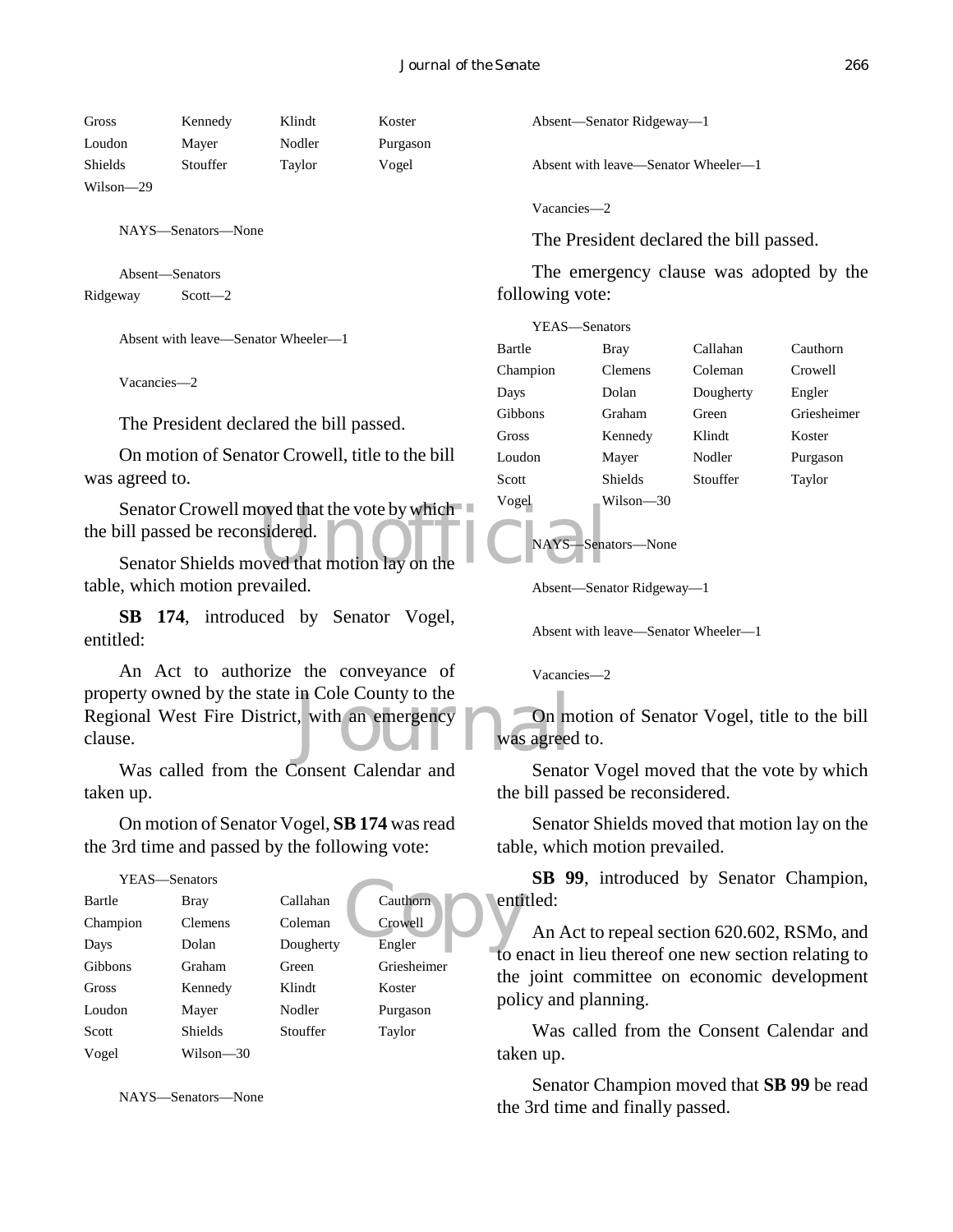At the request of Senator Champion, the above motion was withdrawn, which placed the bill back on the Consent Calendar.

**SB 178**, introduced by Senator Shields, entitled:

An Act to repeal sections 330.010, 330.020, 330.030, 330.040, 330.045, 330.050, 330.065, 330.070, 330.080, 330.090, 330.100, 330.110, 330.160, 330.180, 330.200, and 330.210, RSMo, and to enact in lieu thereof sixteen new sections relating to podiatrists, with penalty provisions.

Was called from the Consent Calendar and taken up.

On motion of Senator Shields, **SB 178** was read the 3rd time and passed by the following vote:

An Act to amend chapter 9, RSMo, by adding thereto one new section relating to the designation of Ronald Reagan Day in Missouri.

Was called from the Consent Calendar and taken up by Senator Loudon.

On motion of Senator Loudon, **SB 180** was read the 3rd time and passed by the following vote:

| YEAS-Senators |          |          |              |
|---------------|----------|----------|--------------|
| Bartle        | Callahan | Cauthorn | Champion     |
| Clemens       | Coleman  | Crowell  | Days         |
| Dolan         | Engler   | Gibbons  | Griesheimer  |
| Gross         | Klindt   | Loudon   | Mayer        |
| Nodler        | Purgason | Ridgeway | Scott        |
| Shields       | Stouffer | Taylor   | $Vogel - 24$ |
|               |          |          |              |

On motion of Senator Champion, **SB 99** was read the 3rd time and passed by the following vote:

Bartle Bray Callahan Cauthorn Champion Clemens Crowell Days Dolan Dougherty Engler Gibbons Graham Green Griesheimer Gross

YEAS—Senators



Senator Shields moved that the vote by which the bill passed be reconsidered.

Senator Gibbons moved that motion lay on the table, which motion prevailed.

Senator Mayer assumed the Chair.

**SB 180**, introduced by Senator Loudon, et al, entitled: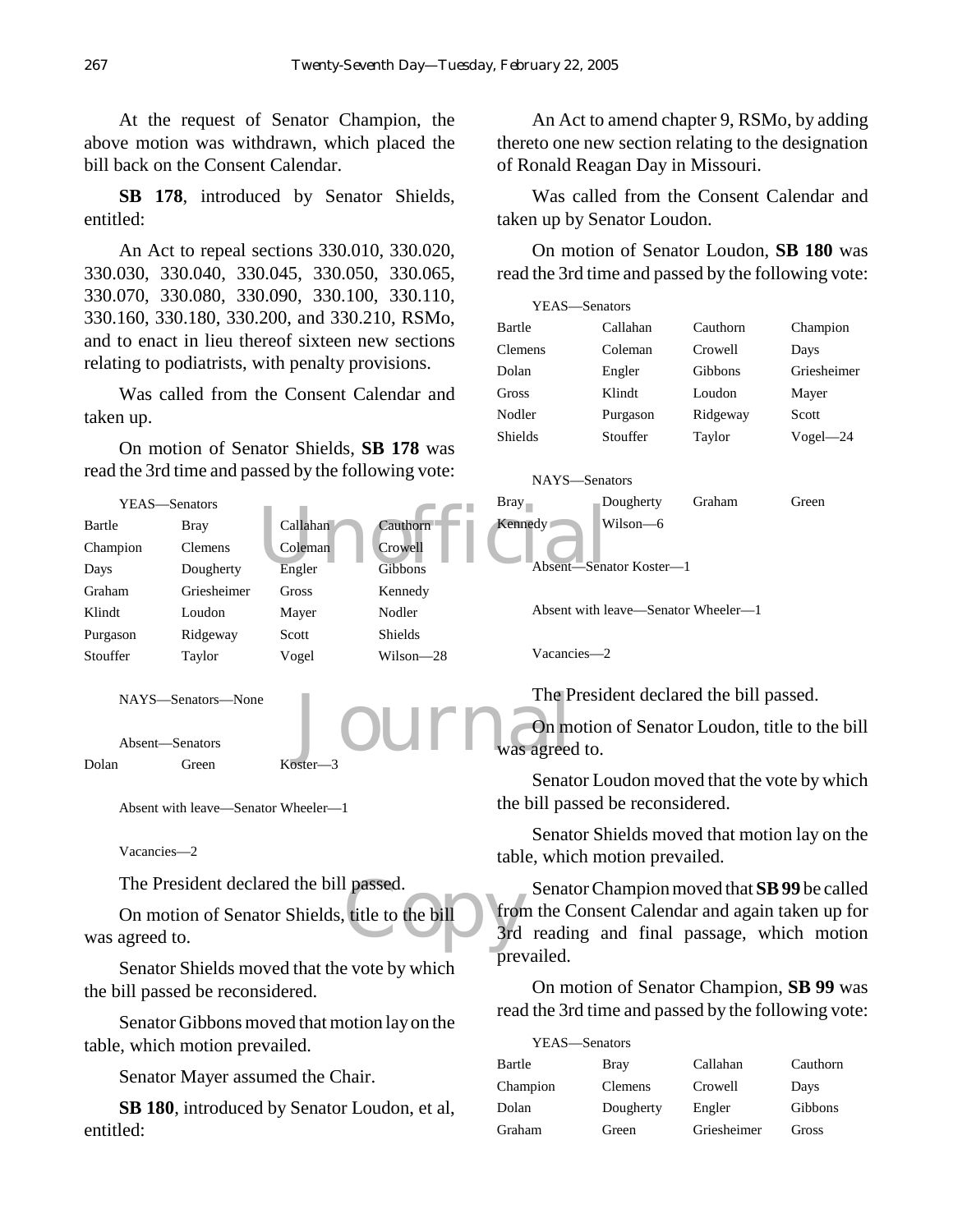| Kennedy   | Klindt   | Loudon   | Mayer |
|-----------|----------|----------|-------|
| Nodler    | Purgason | Ridgeway | Scott |
| Shields   | Stouffer | Taylor   | Vogel |
| Wilson-29 |          |          |       |

NAYS—Senators—None

Absent—Senators Coleman Koster—2

Absent with leave—Senator Wheeler—1

Vacancies—2

The President declared the bill passed.

On motion of Senator Champion, title to the bill was agreed to.

Senator Champion moved that the vote by which the bill passed be reconsidered.

e reconsidered.<br>
Example that motion lay on the the taken up. Senator Shields moved that motion lay on the table, which motion prevailed.

**SB 141**, introduced by Senator Nodler, entitled:

new sections relating to the licensure of dealers and<br>who sell emergency vehicles.<br>Was called from the Consent Calendar and An Act to repeal sections 301.550 and 301.560, RSMo, and to enact in lieu thereof two who sell emergency vehicles.

Was called from the Consent Calendar and taken up.

On motion of Senator Nodler, **SB 141** was read the 3rd time and passed by the following vote:

#### YEAS—Senators

| Bartle    | <b>Bray</b>    | Callahan | Cauthorn       | <b>100</b> |
|-----------|----------------|----------|----------------|------------|
| Champion  | <b>Clemens</b> | Crowell  | Days           | foll       |
| Dougherty | Engler         | Gibbons  | Graham         |            |
| Green     | Griesheimer    | Gross    | Kennedy        | Bartl      |
| Klindt    | Loudon         | Mayer    | Nodler         | Chan       |
| Purgason  | Ridgeway       | Scott    | <b>Shields</b> | Days       |
| Stouffer  | Taylor         | Vogel    | $Wilson-28$    | Gibb       |

NAYS—Senators—None

Absent—Senators Coleman Dolan Koster—3 Absent with leave—Senator Wheeler—1

Vacancies—2

The President declared the bill passed.

On motion of Senator Nodler, title to the bill was agreed to.

Senator Nodler moved that the vote by which the bill passed be reconsidered.

Senator Shields moved that motion lay on the table, which motion prevailed.

**SB 100**, with **SCS**, introduced by Senator Champion, entitled:

An Act to repeal sections 345.015, 345.022, 345.050, and 345.080, RSMo, and to enact in lieu thereof four new sections relating to the licensing of speech-language pathologists and audiologists.

Was called from the Consent Calendar and taken up.

**SCS** for **SB 100**, entitled:

#### SENATE COMMITTEE SUBSTITUTE FOR SENATE BILL NO. 100

An Act to repeal sections 345.015, 345.022, 345.050, and 345.080, RSMo, and to enact in lieu thereof four new sections relating to the licensing of speech-language pathologists and audiologists.

Was taken up.

Senator Champion moved that **SCS** for **SB 100** be adopted, which motion prevailed.

On motion of Senator Champion, **SCS** for **SB 100** was read the 3rd time and passed by the following vote:

| YEAS—Senators |                |           |                |
|---------------|----------------|-----------|----------------|
| Bartle        | Bray           | Callahan  | Cauthorn       |
| Champion      | <b>Clemens</b> | Coleman   | Crowell        |
| Days          | Dolan          | Dougherty | Engler         |
| Gibbons       | Griesheimer    | Gross     | Kennedy        |
| Klindt        | Loudon         | Mayer     | Nodler         |
| Purgason      | Ridgeway       | Scott     | <b>Shields</b> |
| Stouffer      | Taylor         | Vogel     | Wilson—28      |
|               |                |           |                |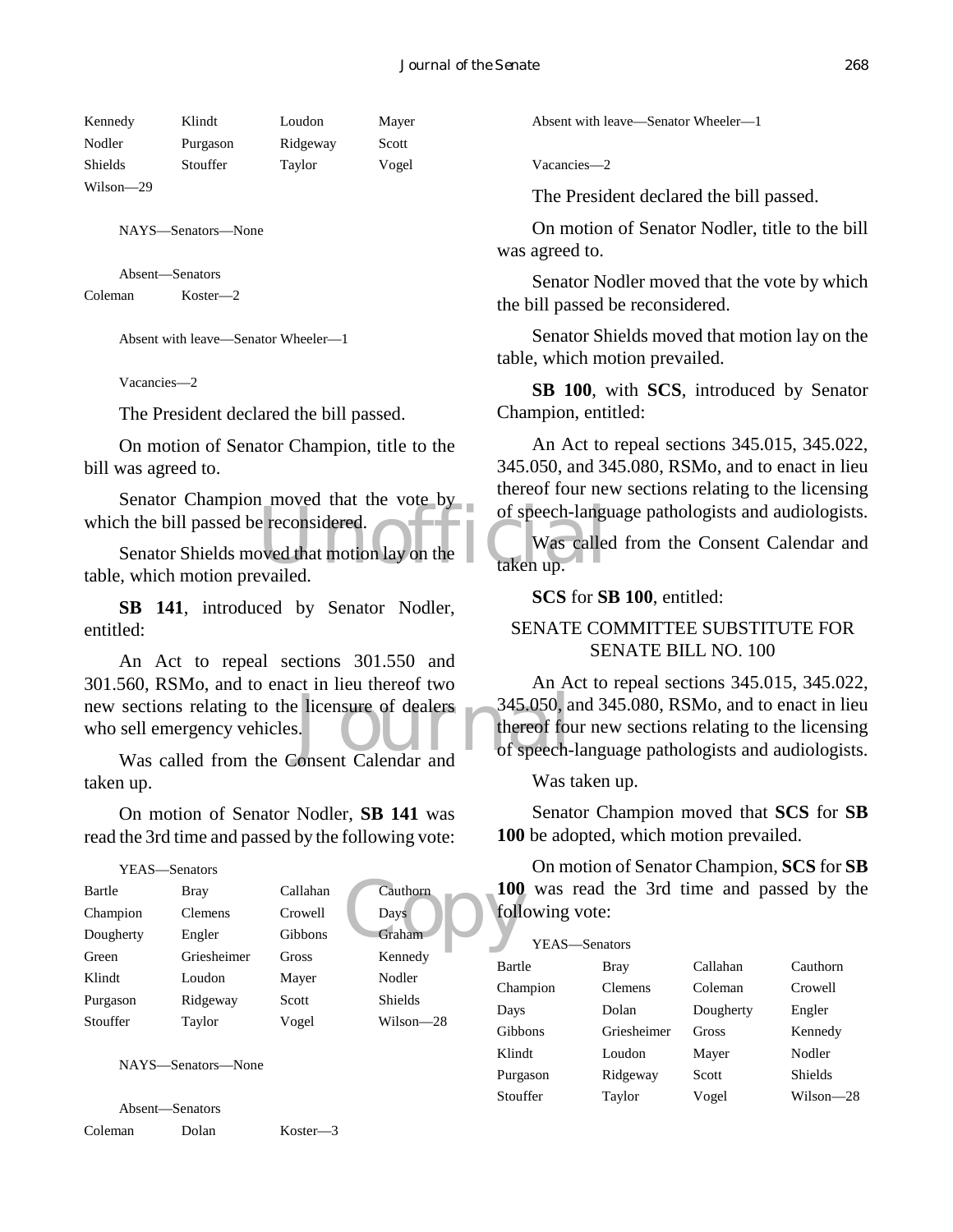NAYS—Senator Graham—1

Absent—Senators

Green Koster—2

Absent with leave—Senator Wheeler—1

Vacancies—2

The President declared the bill passed.

On motion of Senator Champion, title to the bill was agreed to.

Senator Champion moved that the vote by which the bill passed be reconsidered.

Senator Shields moved that motion lay on the table, which motion prevailed.

# **SECOND READING OF SENATE BILLS**

G OF SENATE BILLS<br>
s and Joint Resolution were Health. The following Bills and Joint Resolution were read the 2nd time and referred to the Committees indicated:

**SB 361**—Economic Development, Tourism and Local Government.

**SB 362**—Ways and Means.

Es, Mental and Public<br>The fermion **SB 363**—Aging, Families, Mental and Public Health.

**SB 364**—Economic Development, Tourism and Local Government.

**SB 365**—Aging, Families, Mental and Public Health.

**SB 366**—Judiciary and Civil and Criminal Jurisprudence.

ountability and **SB 367**—Governmental Accountability and Fiscal Oversight.

**SB 368**—Aging, Families, Mental and Public Health.

**SB 369**—Small Business, Insurance and Industrial Relations.

**SB 370**—Small Business, Insurance and Industrial Relations.

**SB 371**—Pensions, Veterans' Affairs and General Laws.

**SB 372**—Economic Development, Tourism and Local Government.

**SB 373**—Judiciary and Civil and Criminal Jurisprudence.

**SB 374**—Transportation.

**SB 375**—Pensions, Veterans' Affairs and General Laws.

**SB 376**—Aging, Families, Mental and Public Health.

**SB 377**—Agriculture, Conservation, Parks and Natural Resources.

**SB 378**—Judiciary and Civil and Criminal Jurisprudence.

**SB 379**—Aging, Families, Mental and Public Health.

**SB 380**—Economic Development, Tourism and Local Government.

**SJR 18**—Judiciary and Civil and Criminal Jurisprudence.

# **HOUSE BILLS ON SECOND READING**

The following Bill was read the 2nd time and referred to the Committee indicated:

**HCS** for **HB 393**—Judiciary and Civil and Criminal Jurisprudence.

# **INTRODUCTION OF BILLS**

The following Bills were read the 1st time and ordered printed:

# **SB 400**–By Klindt.

An Act to amend chapter 250, RSMo, by adding thereto eleven new sections relating to the wholesale water and sewer authority act.

#### **SB 401**–By Kennedy.

An Act to repeal sections 86.260, 86.280, 86.283, and 86.287, RSMo, and to enact in lieu thereof four new sections relating to police relief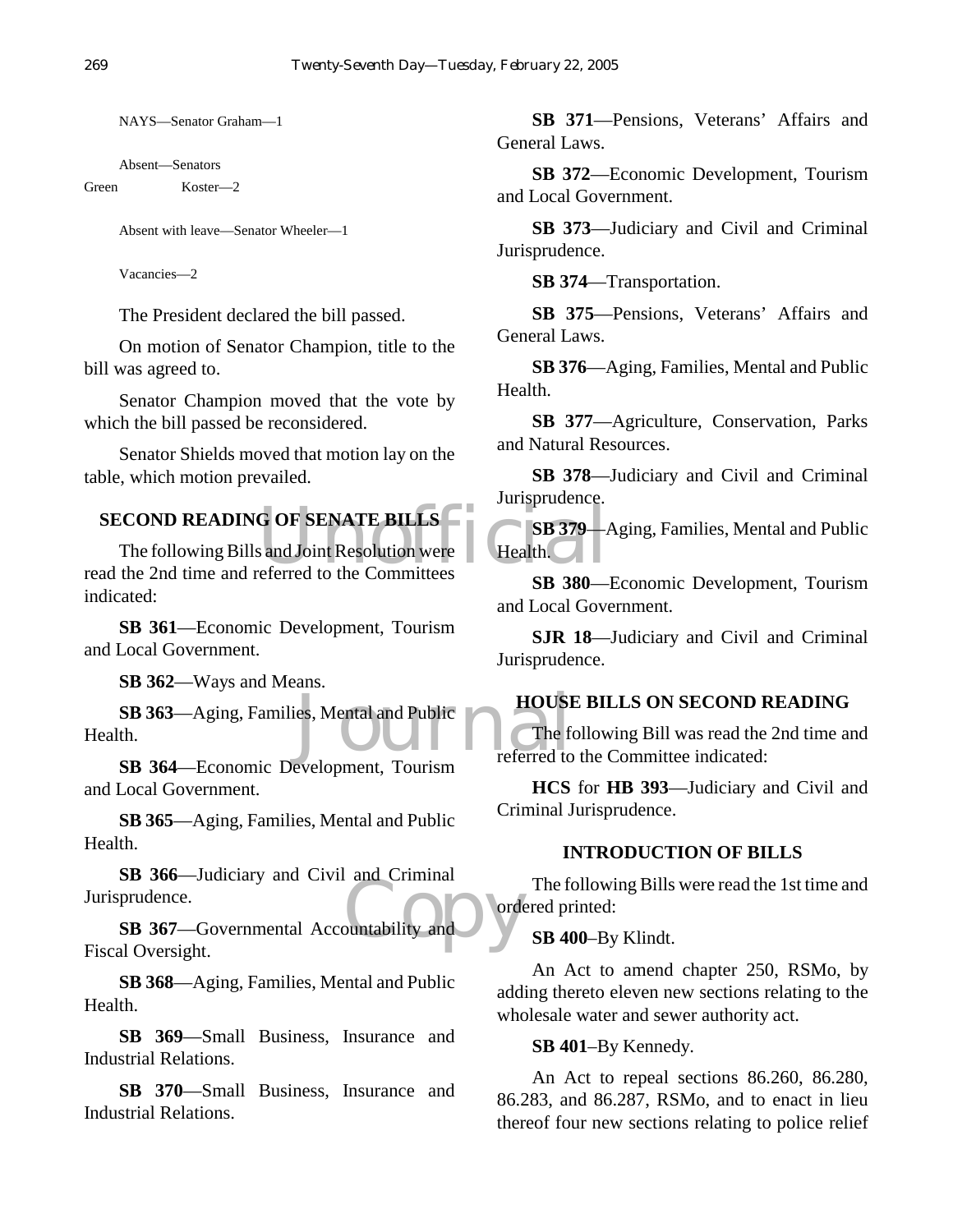and pension systems.

**SB 402**–By Gibbons, Coleman, Griesheimer and Dougherty.

An Act to repeal sections 302.178, 311.310, 311.325, 570.223, and 577.500, RSMo, and to enact in lieu thereof six new sections relating to underage drinking, with penalty provisions.

#### **INTRODUCTIONS OF GUESTS**

Senator Clemens introduced to the Senate, the Physician of the Day, Dr. Bill Reynolds, M.D., and his daughter, Emma, Nixa; and Emma was made an honorary page.

Senator Griesheimer introduced to the Senate, Barbara Zerr and Patricia Schreiner, Hermann.

From St. Catherine Laboure<br>Caitlyn Rich, Emily Follen,<br>lexis Fuchs were made Michael Finley Senator Kennedy introduced to the Senate, fifth grade Girl Scouts from St. Catherine Laboure School, St. Louis; and Caitlyn Rich, Emily Follen, Maria Merlo and Alexis Fuchs were made honorary pages.

Senator Cauthorn introduced to the Senate, Dr. Mercedes Williamson, D.C. and Dr. Shane Hart, D.C., Bowling Green.

d to the Senate, Kevin adjourned<br>d O'Neal, Wheatland. Senator Scott introduced to the Senate, Kevin Spaulding, Bolivar; and David O'Neal, Wheatland.

Senator Clemens introduced to the Senate, 2004-2005 State FFA Officers, Allyssa Berry, Pattonsburg; Hilary Holeman, Trenton; Jaclyn DeWeese, Brunswick; Brian Martin, Centralia; Susan Bernt, Leeton; Rebecca Williams, Tipton; Joshua Erisman, Greenfield; Erica Dean, Ash Grove; James Kaiser, Monett; Nathaniel Storm, Licking; Keva Hulsey, Rosebud; Laura Puchbauer, Jackson; Gary Slayton, Fairdealing; and Gina Eckler, Shelbyville.

Senator Mayer introduced to the Senate, Megan Gayley and Julie Terrell, Dexter; and Elizabeth Ball, Kirkwood.

Senator Loudon introduced to the Senate, Ezra Akin, David Randolph, Daniel Hoenes, Jana Scherle, Faith Spencer, Laurel Spencer, Hannah Akin and Lacey Smith, Teen Eagles from St. Louis and Hillsboro.

Senator Kennedy introduced to the Senate, Dr. Michael Finley, D.C., St. Louis.

Senator Ridgeway introduced to the Senate, Kathy French, Edith Parks and Marty Driver, Smithville.

On motion of Senator Shields, the Senate adjourned under the rules.

# SENATE CALENDAR  $\overline{\phantom{a}}$

TWENTY-EIGHTH DAY–WEDNESDAY, FEBRUARY 23, 2005  $\overline{\phantom{a}}$ 

# CODY FORMAL CALENDAR

#### SECOND READING OF SENATE BILLS

SB 381-Ridgeway SB 382-Vogel SB 383-Vogel SB 384-Scott

SB 385-Scott SB 386-Loudon SB 387-Loudon SB 388-Loudon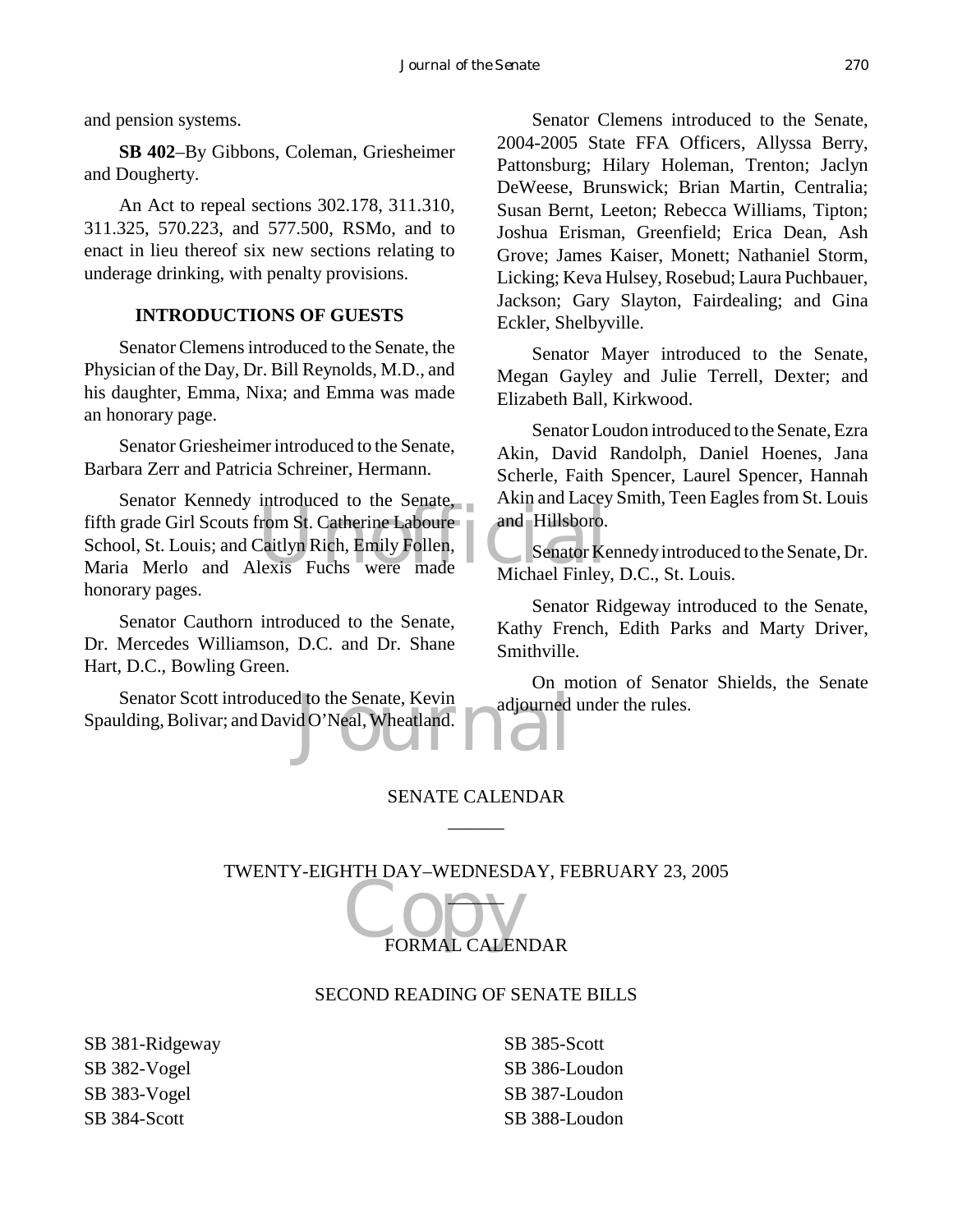SB 389-Taylor SB 390-Taylor SB 391-Dougherty, et al SB 392-Coleman SB 393-Stouffer SB 394-Nodler SB 395-Scott

SB 396-Crowell SB 397-Graham SB 398-Graham SB 399-Bray SB 400-Klindt SB 401-Kennedy SB 402-Gibbons, et al

# HOUSE BILLS ON SECOND READING

HCS for HB 441

# THIRD READING OF SENATE BILLS

SS for SJR 1-Klindt



SB 179-Griesheimer, et al, with SCS SB 138-Wheeler, with SCS SB 29-Dolan, with SCS

SB 32-Bartle, with SCS SB 147-Cauthorn, with SCS

 $J$ OUTHAL CALENDAR INFORMAL CALENDAR

# SENATE BILLS FOR PERFECTION

SB 210-Griesheimer, with SCS SSB 225-Cauthorn, with SCS & SS#2 for SCS (pending)

**Copy** CONSENT CALENDAR

Senate Bills

Reported 2/14

SB 71-Griesheimer SB 21-Shields